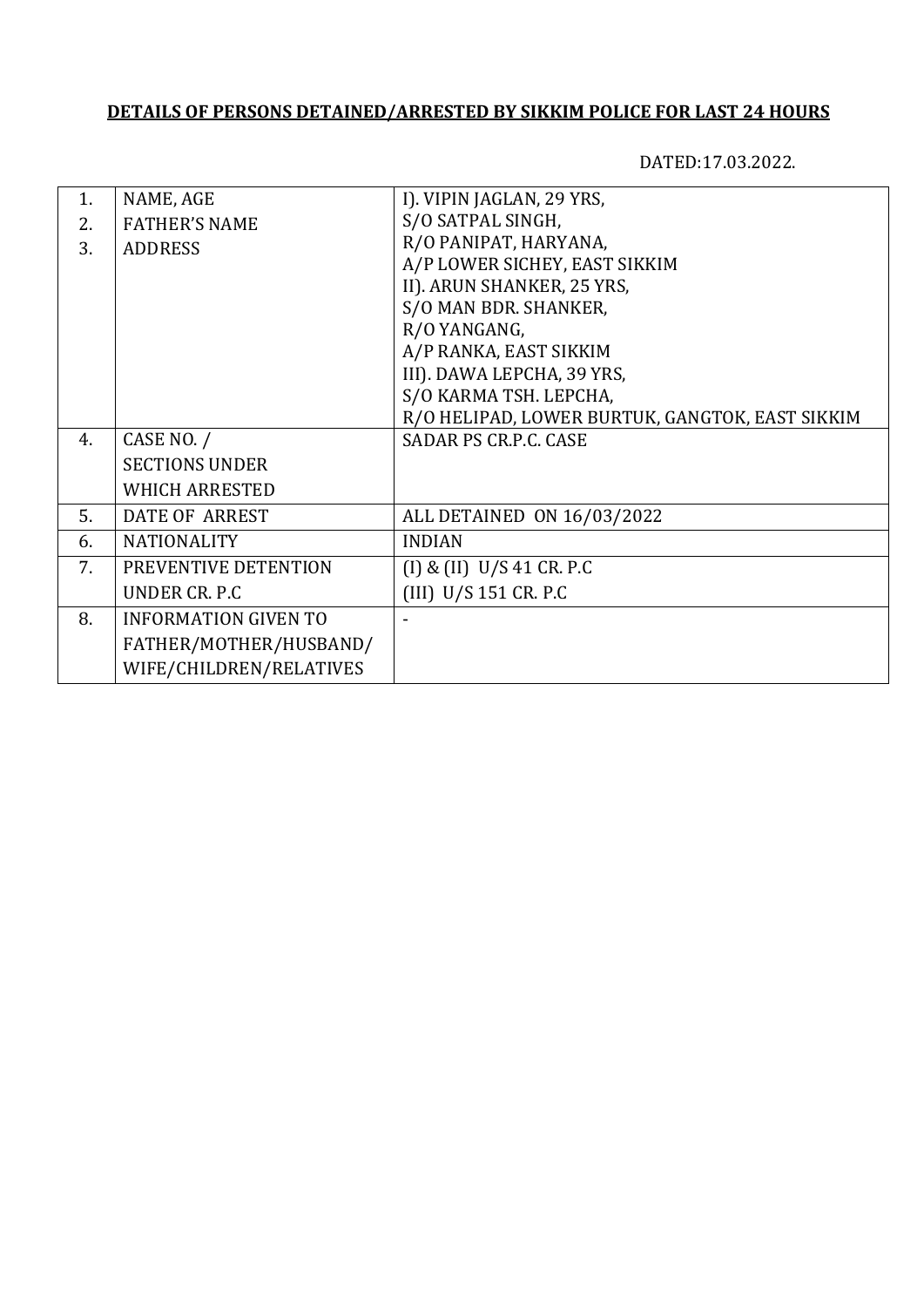| 1. | NAME, AGE                   | (1) DAWA BHUTIA, 28 YRS,               |
|----|-----------------------------|----------------------------------------|
| 2. | <b>FATHER'S NAME</b>        | S/O LT. NIMA BHUTIA,                   |
| 3. | <b>ADDRESS</b>              | R/O KHAMDONG BUSTY, RHENOCK            |
|    |                             | (2) SIMRAN RANA, AGE 18 YRS 10 MONTHS, |
|    |                             | W/O DAWA BHUTIA,                       |
|    |                             | R/O RORATHANG,                         |
|    |                             | (3) ABHISHEK RAI, 21 YRS,              |
|    |                             | S/O ARJUN KR. RAI,                     |
|    |                             | R/O RHENOCK.                           |
| 4. | CASE NO. /                  | PAKYONG PS FIR NO.: 10/2022,           |
|    | <b>SECTIONS UNDER</b>       | DATED: 16.03.2022,                     |
|    | <b>WHICH ARRESTED</b>       | U/S 22(A)/27(A) OF NDPS ACT, 1985,     |
|    |                             | R/W SECTION 34 IPC, 1860               |
| 5. | <b>DATE OF ARREST</b>       | ARRESTED ON 16/03/2022                 |
| 6. | <b>NATIONALITY</b>          | <b>INDIAN</b>                          |
| 7. | PREVENTIVE DETENTION        |                                        |
|    | UNDER CR. P.C.              |                                        |
| 8. | <b>INFORMATION GIVEN TO</b> |                                        |
|    | FATHER/MOTHER/HUSBAND/      |                                        |
|    | WIFE/CHILDREN/RELATIVES     |                                        |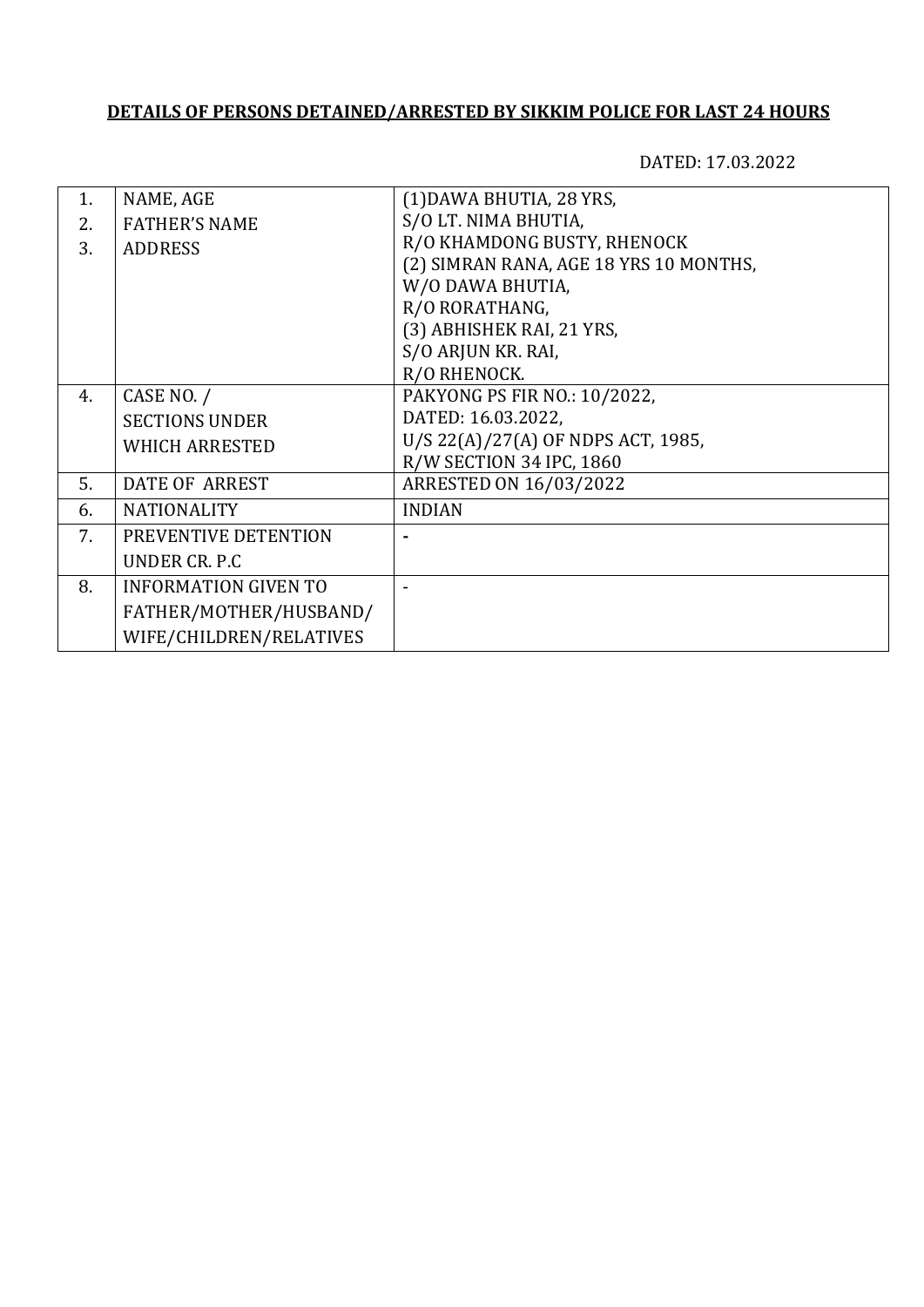| NAME, AGE<br>(I) KISHORE BISWAKARMA @ BISHAL. 29 YRS,<br>1.               |  |
|---------------------------------------------------------------------------|--|
|                                                                           |  |
| S/O LATE. YADU KUMAR BISWAKARMA,<br><b>FATHER'S NAME</b><br>2.            |  |
| R/O BHUSUK, GANGTOK<br>3.<br><b>ADDRESS</b>                               |  |
| <b>I.O: SI PRANAY CHETTRI (.)</b>                                         |  |
| ARREST/BAIL/INCUSTODY: ARRESTED (.)                                       |  |
| STATUS: LEADS ACQUIRED (.)                                                |  |
|                                                                           |  |
| (II) GOURAV MAINALI, 25 YRS,                                              |  |
| S/O LT. SHIVA LAL MAINALI,                                                |  |
| R/O TURUNG, SOUTH SIKKIM                                                  |  |
| (I) RANGPO PS FIR NO.: 10/2022,<br>CASE NO. /<br>4.                       |  |
| DATED 16.03.2022,<br><b>SECTIONS UNDER</b>                                |  |
| U/S 7/9/14 OF SADA ACT 2006/9(1)(C)/984) OF SADA<br><b>WHICH ARRESTED</b> |  |
| AMENDMENT ACT, 2017 (.)                                                   |  |
| (II) IN C/W RANGPO PS CASE NO. 09/2022,                                   |  |
| DATED:14.03.2022,                                                         |  |
| U/S 279/304A IPC                                                          |  |
| 5.<br><b>DATE OF ARREST</b><br>ARRESTED ON 16/03/2022                     |  |
| <b>NATIONALITY</b><br><b>INDIAN</b><br>6.                                 |  |
| 7.<br>PREVENTIVE DETENTION                                                |  |
| UNDER CR. P.C.                                                            |  |
| 8.<br><b>INFORMATION GIVEN TO</b>                                         |  |
| FATHER/MOTHER/HUSBAND/                                                    |  |
| WIFE/CHILDREN/RELATIVES                                                   |  |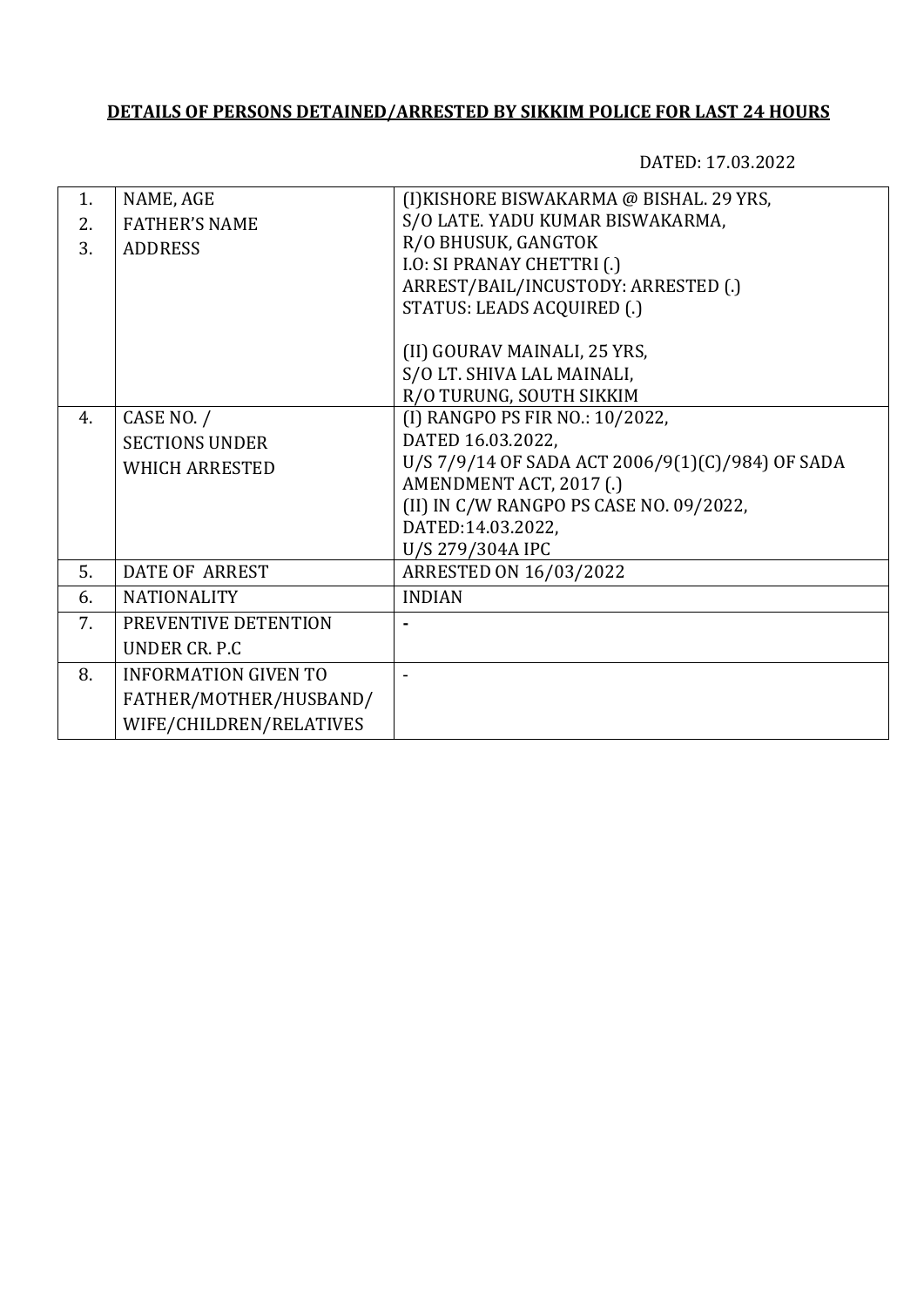| 1. | NAME, AGE                   | SANTOSH SUBBA, 24 YRS.,        |
|----|-----------------------------|--------------------------------|
| 2. | <b>FATHER'S NAME</b>        | S/O LT. BUDDHI LALL SUBBA      |
| 3. | <b>ADDRESS</b>              | R/O BUDANG, WEST SIKKIM        |
|    |                             |                                |
| 4. | CASE NO. /                  | JORETHANG PS FIR NO.: 09/2022, |
|    | <b>SECTIONS UNDER</b>       | DATED: 16.03.2022,             |
|    | <b>WHICH ARRESTED</b>       | U/S 279/337/338 IPC            |
|    |                             |                                |
| 5. | DATE OF ARREST              | ARRESTED & BAIL ON 16/03/2022  |
| 6. | <b>NATIONALITY</b>          | <b>INDIAN</b>                  |
| 7. | PREVENTIVE DETENTION        |                                |
|    | UNDER CR. P.C.              |                                |
| 8. | <b>INFORMATION GIVEN TO</b> |                                |
|    | FATHER/MOTHER/HUSBAND/      |                                |
|    | WIFE/CHILDREN/RELATIVES     |                                |